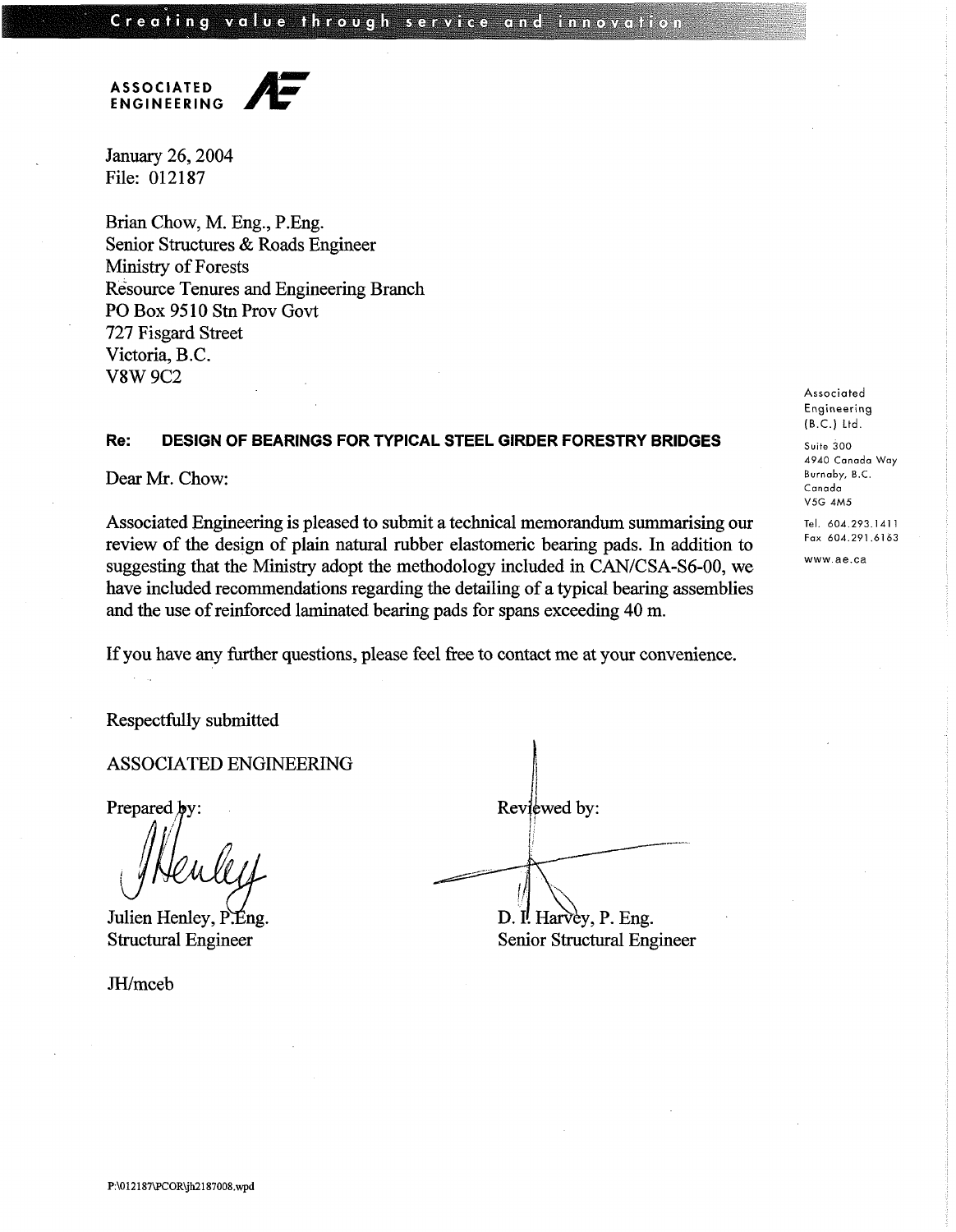| <b>MEMO</b>                                                                                                                                                                                                                                                                                     |                                                                                                                                                                                                                                                                                            | SEND TO         | Brain Chow, P.Eng.<br><b>British Columbia Ministry of Forests</b> |                               |                                      |                                 |  |
|-------------------------------------------------------------------------------------------------------------------------------------------------------------------------------------------------------------------------------------------------------------------------------------------------|--------------------------------------------------------------------------------------------------------------------------------------------------------------------------------------------------------------------------------------------------------------------------------------------|-----------------|-------------------------------------------------------------------|-------------------------------|--------------------------------------|---------------------------------|--|
|                                                                                                                                                                                                                                                                                                 |                                                                                                                                                                                                                                                                                            | FROM            |                                                                   |                               |                                      | ASSOCIATED ENGINEERING          |  |
| <b>ASSOCIATED</b><br><b>ENGINEERING</b>                                                                                                                                                                                                                                                         |                                                                                                                                                                                                                                                                                            | <b>LOCATION</b> | Burnaby                                                           |                               | <b>NAME</b><br>Julien Henley, P.Eng. |                                 |  |
| RE:                                                                                                                                                                                                                                                                                             |                                                                                                                                                                                                                                                                                            | PROJECT NO.     |                                                                   | <b>FILE</b><br>012187-000-003 |                                      | <b>DATE</b><br>January 26, 2004 |  |
| <b>SUBJECT</b><br>DESIGN OF PLAIN ELASTOMERIC BEARING PADS FOR STEEL GIRDER BRIDGES                                                                                                                                                                                                             |                                                                                                                                                                                                                                                                                            |                 |                                                                   |                               |                                      |                                 |  |
| Summary of bearing design in accordance with CAN/CSA-S6-00, AASHTO LRFD 1998 and BS-5400                                                                                                                                                                                                        |                                                                                                                                                                                                                                                                                            |                 |                                                                   |                               |                                      |                                 |  |
| The following briefly summarises the various design methods that could be adopted for the<br>design of plain natural rubber elastomeric bearing pads. The limiting criteria are summarised in<br>Table 1.                                                                                       |                                                                                                                                                                                                                                                                                            |                 |                                                                   |                               |                                      |                                 |  |
| CAN/CSA-S6-00                                                                                                                                                                                                                                                                                   | Maximum allowable stress is limited to a function based the bearing pad<br>shape factor to a maximum value of 7 MPa. Vertical strain is limited to<br>0.07 and no uplift is allowed when the bearing is subject to a rotational<br>displacement.                                           |                 |                                                                   |                               |                                      |                                 |  |
| <b>AASHTO</b>                                                                                                                                                                                                                                                                                   | Maximum allowable stress is limited to 5.5 MPa. To accommodate<br>rotational displacements without uplift, a minimum allowable stress is also<br>defined based on the bearing pad shape factor and shear modulus of the<br>elastomer.                                                      |                 |                                                                   |                               |                                      |                                 |  |
| <b>BS-5400</b>                                                                                                                                                                                                                                                                                  | Maximum allowable stress is limited to function based on the shape factor<br>of the pad and the shear modulus of the elastomer. A typical allowable<br>bearing stress is about 3 MPa. To accommodate rotational displacements<br>without uplift, a minimum vertical deflection is defined. |                 |                                                                   |                               |                                      |                                 |  |
| To compare these methods, sample bearing designs were completed and the results summarised<br>in Table 2. The designs all assumed 4.8 m wide composite concrete decks and 60 durometer<br>plain rubber bearing pads. S6-00 SLS loads were assumed when considering designs based on<br>BS-5400. |                                                                                                                                                                                                                                                                                            |                 |                                                                   |                               |                                      |                                 |  |

 $\sim$ 

 $\overline{\phantom{a}}$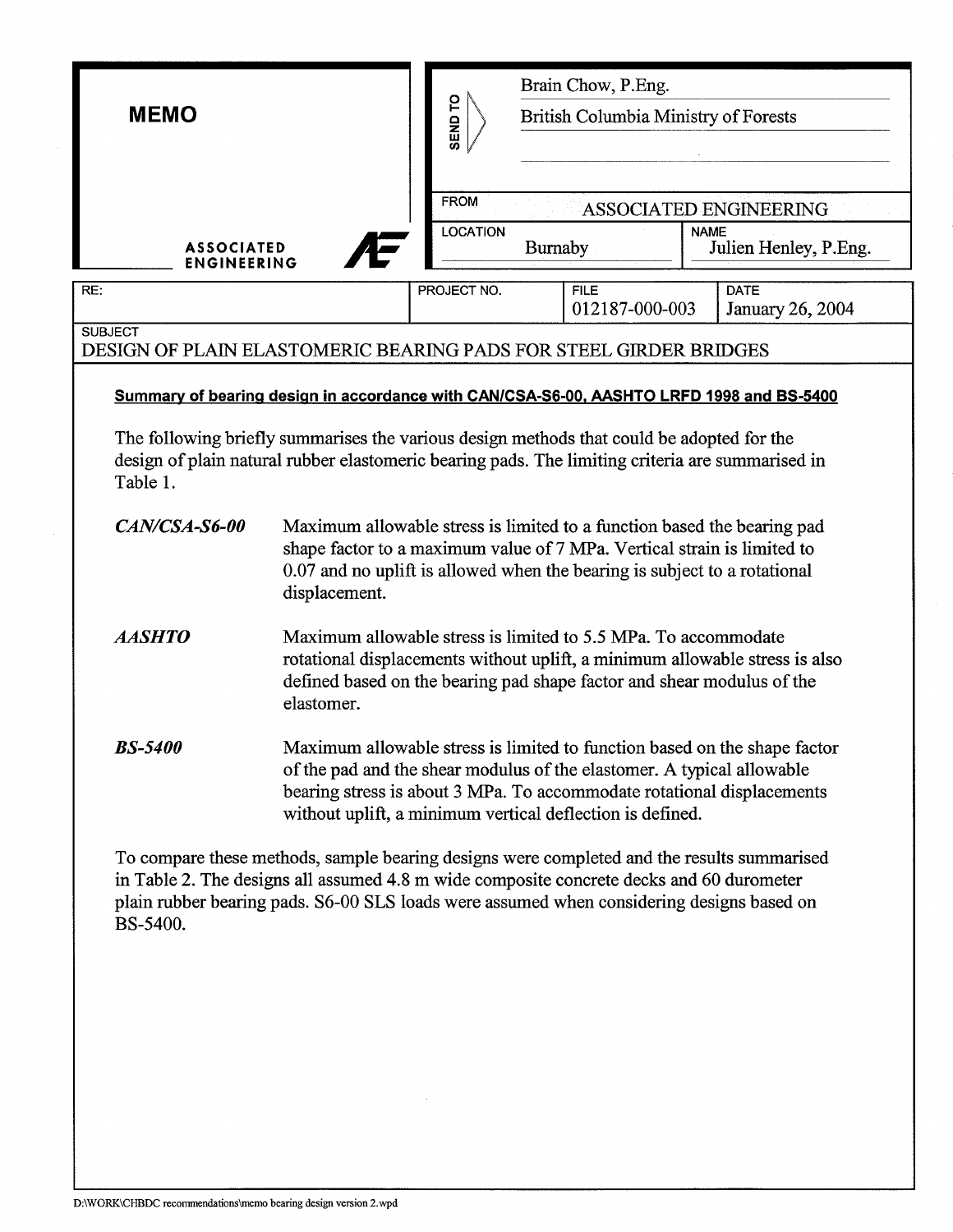| <b>Parameter</b>                    | CAN/CSA-S6-00                               | <b>AASHTO LRFD 1998</b>                                          | <b>BS5400</b>                                            |  |
|-------------------------------------|---------------------------------------------|------------------------------------------------------------------|----------------------------------------------------------|--|
| Shape Factor                        | $W \times L$<br>$2 \times t \times (W + L)$ | $W \times L$<br>$2 \times t \times (W + L)$                      | $W \times L$<br>$2 \times (1.8 \times t) \times (W + L)$ |  |
| <b>Limiting SLS</b><br>Stress (MPa) | $1.95 \times S - 3.6 \leq 7^2$              | 5.5                                                              | $G \times S \leq 5 \times G$                             |  |
| Vertical deflection                 | 0.07t                                       | N/A                                                              | N/A                                                      |  |
| Rotation <sup>1</sup>               | No uplift                                   | $f_s \geq 0.5GS \times \left(\frac{L}{t}\right)^2 \times \theta$ |                                                          |  |

## **Table 1 Summary of Limiting Parameters**

Note:

1. **AASHTO** requires the inclusion of an additional 0.005 rad to account for fabrication/installation irregularities

2. Numerical approximation of limits defined graphically in S6-00

| <b>Bridge</b>         | S6-00 (modified)           | <b>AASHTO LRFD (1998)</b>  | <b>BS-5400</b>             |
|-----------------------|----------------------------|----------------------------|----------------------------|
| 18 m L75              | $400 \times 375 \times 25$ | $400 \times 300 \times 25$ | $550 \times 475 \times 25$ |
| 30 m L75              | $425 \times 400 \times 25$ | $400 \times 400 \times 30$ | 550 x 525 x 25             |
| 39 m L75              | $500 \times 375 \times 25$ | $450 \times 400 \times 30$ | $600 \times 550 \times 25$ |
| 18 m L100             | $450 \times 375 \times 25$ | $450 \times 325 \times 25$ | $550 \times 500 \times 25$ |
| 30 m L <sub>100</sub> | $500 \times 400 \times 25$ | $475 \times 400 \times 30$ | $600 \times 550 \times 25$ |
| 39 m L <sub>100</sub> | $525 \times 400 \times 25$ | $550 \times 400 \times 35$ | $600 \times 600 \times 25$ |
| 18 m L165             | $500 \times 400 \times 25$ | $525 \times 400 \times 25$ | $600 \times 600 \times 25$ |
| 30 m L165             | 600 x 400 x 25             | 650 x 450 x 35             | $700 \times 600 \times 25$ |
| 39 m L <sub>165</sub> | 600 x 500 x 30             | $600 \times 475 \times 45$ | 700 x 650 x 25             |

**Table 2 Sample Bearing Designs** 

**A** review of the sample designs indicates the following:

- As span lengths increase there are greater live load rotational and translational displacement demands on the bearings. To accommodate these, the bearing pad thickness must be increased.
- Given the additional 0.005 rad rotational allowance that AASHTO specifies, bearings pads designed in accordance with AASHTO are typically thicker than those designed in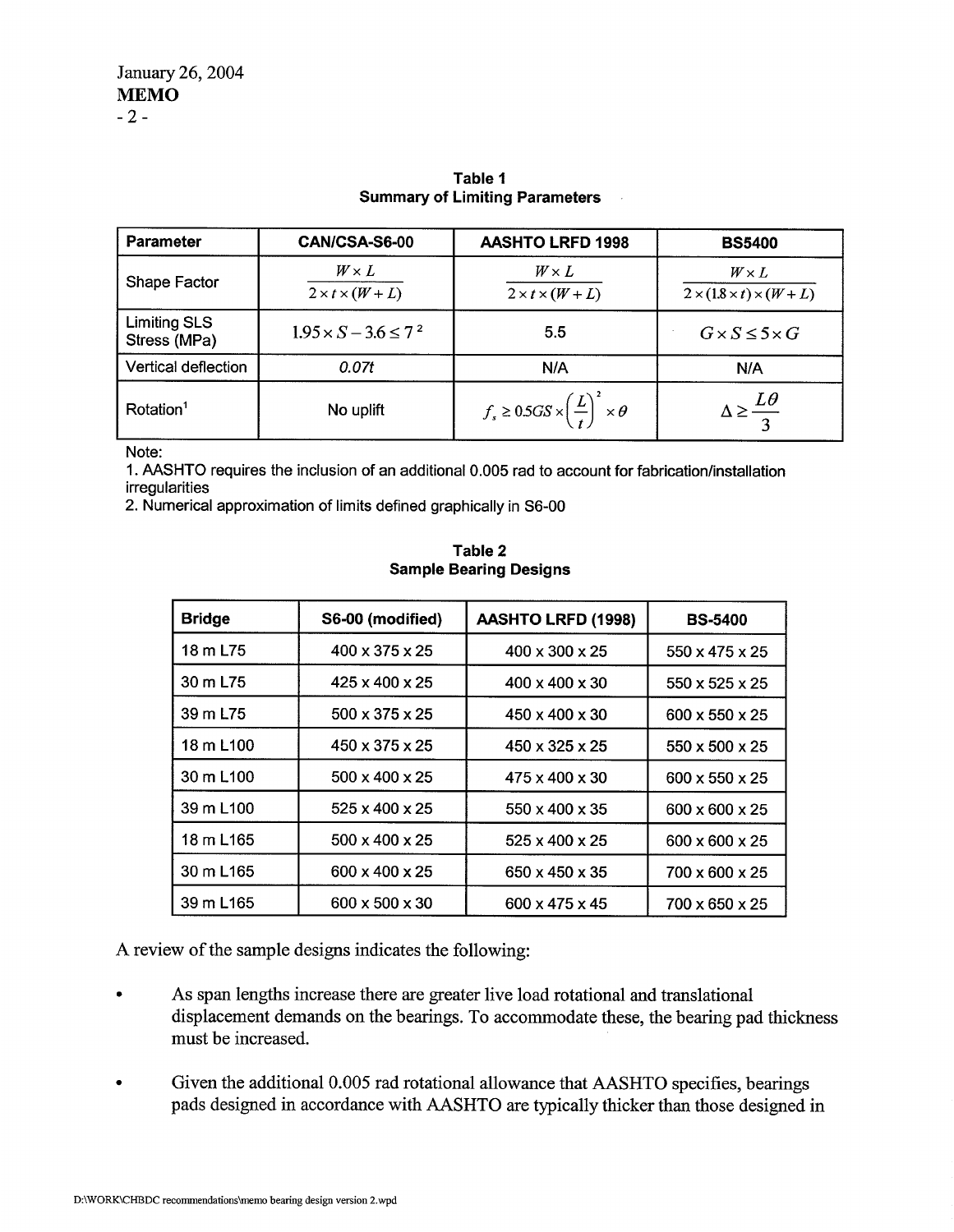January 26,2004 **MEMO**  *-3-* 

accordance with S6-00.

- Bearings designed in accordance with BS-5400 are typically larger than those design in  $\bullet$ accordance with S6-00 or AASHTO given the very low allowable design stresses (typically 50% of those based on S6-00 and AASHTO).
- For the longer spans  $(> 39 \text{ m})$ , the plain pads are very large when compared to typical flange widths. For these span lengths, it may be more appropriate to consider the use of reinforced laminated pads. These pads are typically smaller than plain rubber pads and able to resist higher vertical loads and displacement demands.

## **Proposed design methodolav for plain elastomeric bearing pads**

We propose the following methodology for the design of plain elastomeric bearing pads:

- *1. Bearing design should be completed in accordance with CAN/CSA-S6-00.*
- 2. *When checking the rotational capacity of the bearings, only the live load rotation need be considered if the dead load rotations are accommodated in the construction methodology. The live load rotational demand can be estimated as*

$$
\theta_{LL} = \frac{M_u \times l}{3 \times E \times I}
$$

*where*  $M_{ll}$  = *maximum factored live load moment*  $l$  = *span length 1* = *span length* 

- *3. Typically shear deformation need not be considered ifthe connection between the two bearing plates does not allow for a significant shear displacement (e.g. by use of anchor bolts for shear connection). If the bearing plates allow for a shear displacement, this deformation must be included in the bearing design.*
- *4. Where spans exceed 40 m, reinforced laminated bearing pads should be used to accommodate the increased vertical loads and associated deformations.*
- *5. Revise the standard bearing drawings to include continuous keepers on both the top and bottom bearing plates (as shown on the attached sketch) to help restrain the elastomeric pad.*
- *6. Require that upon the completion of bridge installation, the bearings be inspected and if required, reset to relieve any unintended shear and rotational deformations that may have been applied during the construction of the bridge.*